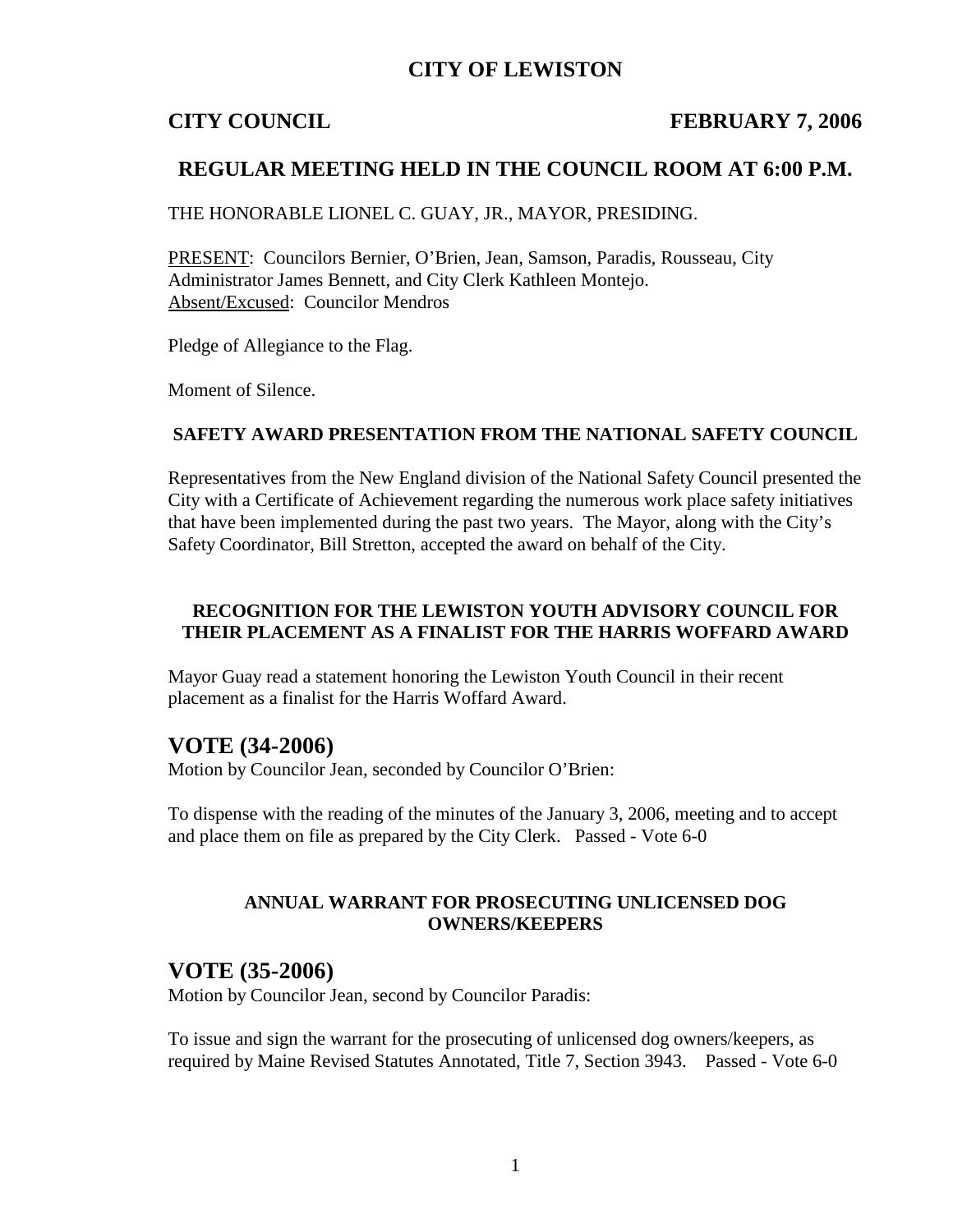### **AUTHORIZATION TO ACCEPT TRANSFER OF FORFEITURE FUNDS**

## **VOTE (36-2006)**

Motion by Councilor Jean, second by Councilor Paradis:

That pursuant to Title 15, Maine Revised Statutes Annotated, Section 5824(3) and Section 5822(4)(A), the City Council hereby acknowledges and approves of the transfer of \$21,000.00, or any portion thereof, in the case of the State of Maine vs. Unidentified, CE-02-0005 N28 and 06-DEA-460443 Court Records; and the transfer of \$9,900.00, or any portion thereof, in the case of the State of Maine vs. Heather Boisvert, CE-05-0031 N40 and 06-DEA-460573 Court Records and the transfer of the following, or any portion thereof, in the case of the State of Maine vs. Angela Sargent:

| CE-05-0021 & 06-DEA-461025 | \$14,823.00                                                                                            |
|----------------------------|--------------------------------------------------------------------------------------------------------|
| CE-05-0021 & 06-DEA-461027 | Fifteen percent of the proceeds from the sale of<br>a 2004 Arctic Cat T660 Turbo Touring<br>Snowmobile |
| CE-05-0021 & 06-DEA-461032 | Fifteen percent of the proceeds from the sale of<br>a 2004 Arctic Cat F-7 Snowmobile                   |
| CE-05-0021 & 06-DEA-461033 | Fifteen percent of the proceeds from the sale of<br>a 2002 Arctic Cat ZL 800 Snowmobile                |
| CE-05-0021 & 06-DEA-461207 | Fifteen percent of the proceeds from the sale of<br>a 2003 Yamaha Grizzly 660 ATV                      |
| CE-05-0021 & 06-DEA-461214 | Fifteen percent of the proceeds from the sale of<br>a 2004 Polaris Sportsman 700 Twin ATV              |
| CE-05-0021 & 06-DEA-461218 | Fifteen percent of the proceeds from the sale of<br>a 2003 Chevy 3500 Dual Wheel Pickup Truck          |
| CE-05-0021 & 06-DEA-461222 | Fifteen percent of the proceeds from the sale of<br>a 1995 Wellcraft Scarab Boat with trailer          |
| CE-05-0021 & 06-DEA-461224 | Fifteen percent of the proceeds from the sale of<br>a 2004 Stingray 230 SX Powerboat with trailer      |

Being funds forfeited pursuant to court process. It is further acknowledged that these funds shall be credited to the 'City of Lewiston Drug Enforcement Program', funds to be deposited in Account No. 590-3514050 at People's Heritage Bank.

Passed - Vote 6-0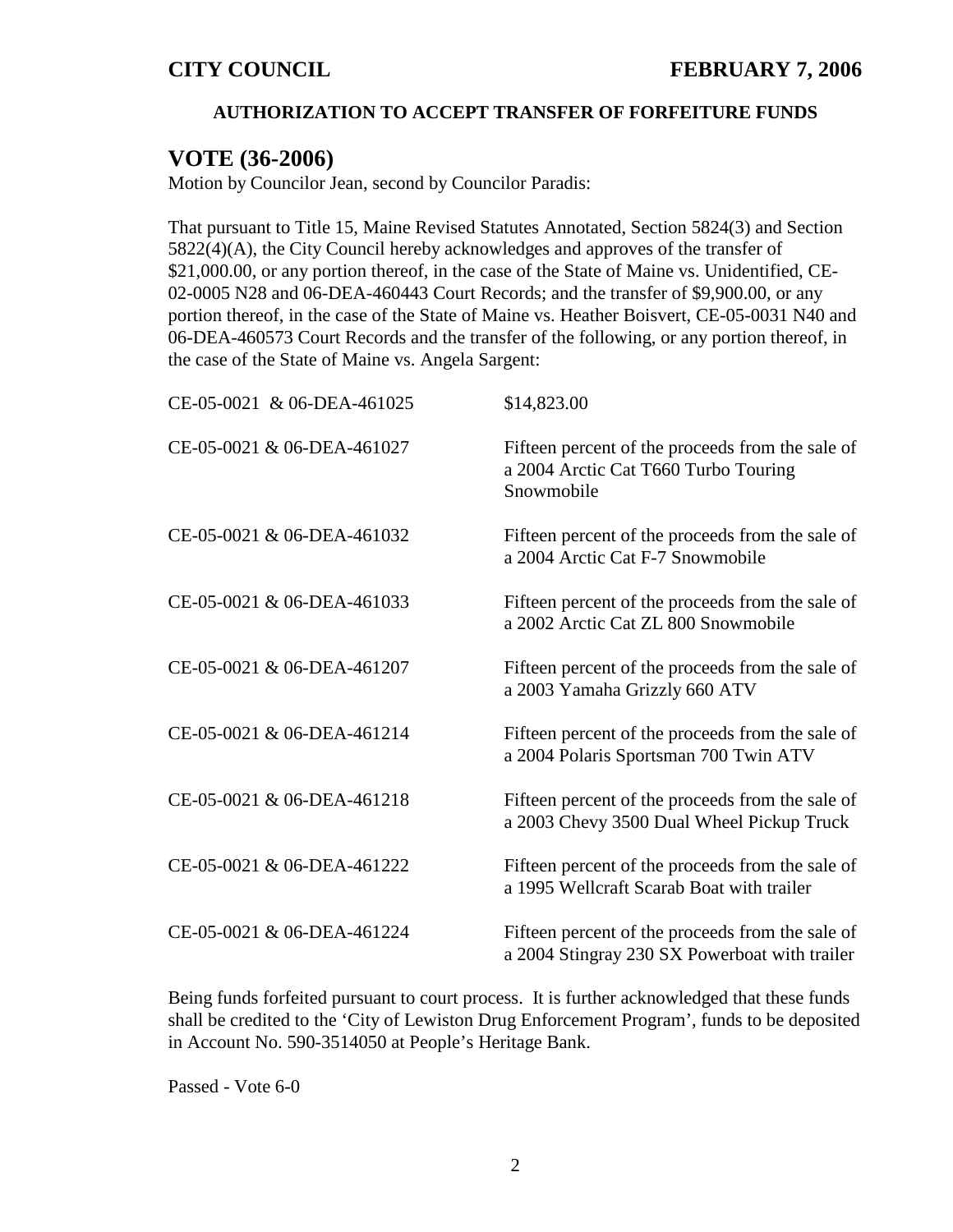### **AUTHORIZATION TO ACCEPT TRANSFER OF FORFEITURE FUNDS**

### **VOTE (37-2006)**

Motion by Councilor Jean, second by Councilor Paradis:

That pursuant to Title 15, Maine Revised Statutes Annotated, Section 5824(3) and Section 5822(4)(A), the City Council hereby acknowledges and approves of the transfer of \$829.00, or any portion thereof, in the case of the State of Maine vs. Brian Woodbury, CR-05-1074 Court Records and the transfer of \$641.00, or any portion thereof, in the case of the State of Maine vs. Jesse Shepherd, CR-03-631 Court Records. Being funds forfeited pursuant to court process. It is further acknowledged that these funds shall be credited to the 'City of Lewiston Drug Enforcement Program', funds to be deposited in Account No. 590-3514050 at People's Heritage Bank. Passed - Vote 6-0

### **PUBLIC HEARING AND FINAL PASSAGE ON AN AMENDMENT TO THE CITY CODE FOR VEHICLES FOR HIRE**

Mayor Guay opened the public hearing. No members of the public spoke for or against the item. Mayor Guay then closed the hearing.

### **VOTE (38-2006)**

Motion by Councilor Jean, second by Councilor Paradis:

That the proposed amendment to the City Code of Ordinances, Chapter 82 Vehicles for Hire, Article II, Taxicabs, Section 82-48, Standards for Denial and Section 82-53 City Clerk's Power to Suspend, receive final passage by a roll call vote. Passed - Vote 6-0

### **PUBLIC HEARING AND FINAL PASSAGE FOR THE CONDITIONAL REZONING OF THE PROPERTY AT 20 HIGHLAND SPRING ROAD**

Mayor Guay opened the public hearing. No members of the public spoke for or against the item. Mayor Guay then closed the hearing.

### **VOTE (39-2006)**

Motion by Councilor O'Brien, second by Councilor Jean:

To approve final passage of the amendment to the Zoning and Land Use Code and Map to conditionally rezone the property at 20 Highland Spring Road, from the Highway Business (HB) District to the Industrial (I) District, subject to a conditional agreement. Passed - Vote 6-0

### **PUBLIC HEARING AND FIRST PASSAGE FOR AN AMENDMENT TO THE STREETS AND SIDEWALKS ORDINANCE REGARDING TRAFFIC IMPACT FEES FOR OUTER LISBON STREET**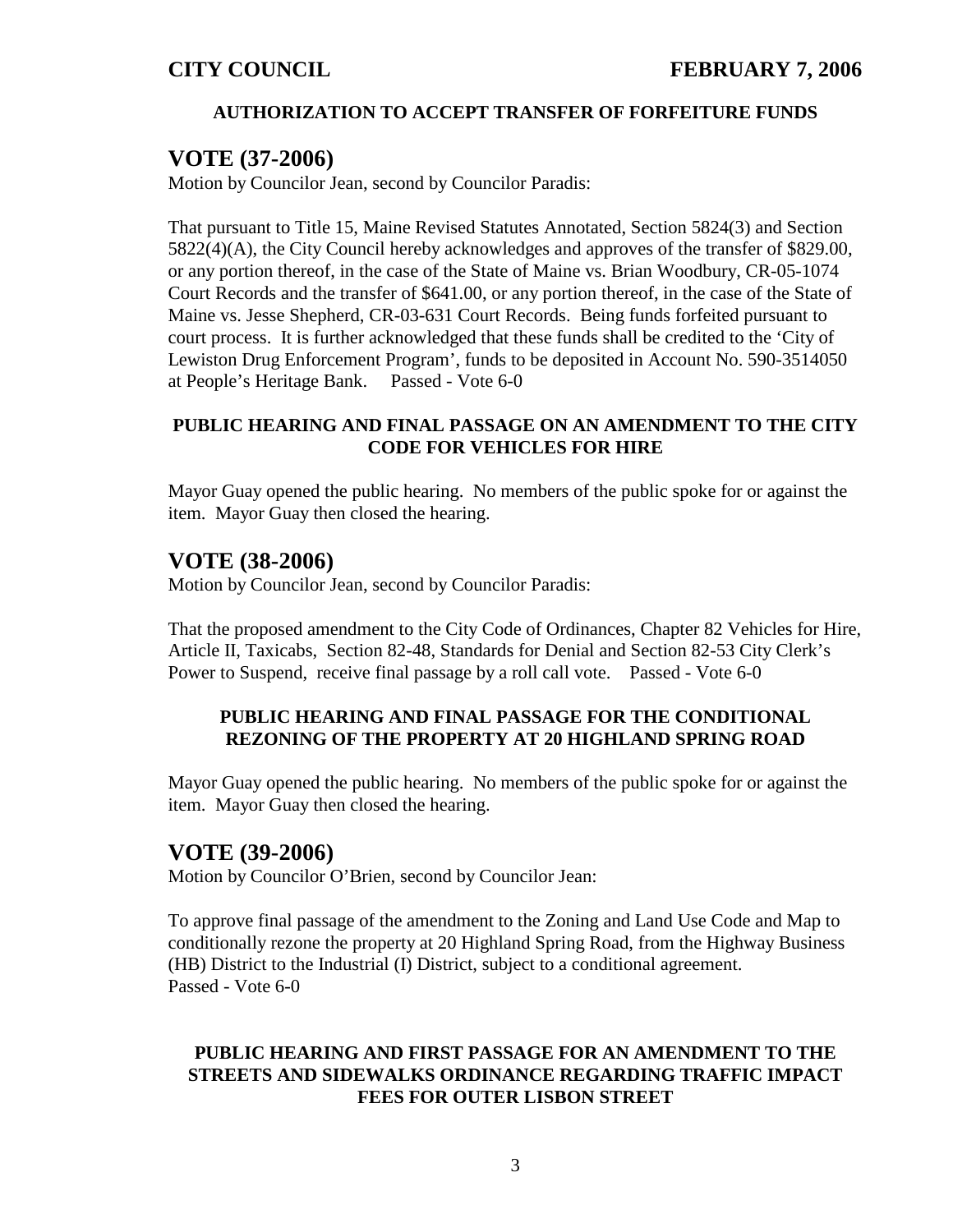Mayor Guay opened the public hearing. Allen Austin, a pastor at the Vineyard Church, addressed the Council. He noted that the Church is currently planning a large expansion and their estimates for a traffic impact fee range from \$7,600 to \$27,000. He asked how the new proposed changes would impact the development that the church is working on. Mr. Bennett reviewed the information regarding credits for public improvement. Mayor Guay then closed the hearing.

## **VOTE (40-2006)**

Motion by Councilor Jean, second by Councilor Rousseau:

That the proposed amendments to the City Code of Ordinances, Chapter 66 "Streets and Sidewalks", Article VI "Outer Lisbon Street Traffic Impact Fee", receive first passage by a roll call vote and that the public hearing on said ordinance be continued to the meeting of February 21, 2006 for final passage. Passed - Vote 6-0

### **GRANTING OF A SPECIAL AMUSEMENT PERMIT FOR DANCING AND ENTERTAINMENT FOR THE CAGE, 97-99 ASH STREET**

Mayor Guay opened the public hearing. No members of the public spoke for or against the item. Mayor Guay then closed the hearing.

## **VOTE (41-2006)**

Motion by Councilor O'Brien, second by Councilor Jean:

To grant a special amusement permit for dancing and entertainment to The Cage, 97-99 Ash Street. Passed - Vote 6-0

### **GRANTING OF A SPECIAL AMUSEMENT PERMIT FOR DANCING AND ENTERTAINMENT FOR THE OASIS, 351 LISBON STREET**

Mayor Guay opened the public hearing. No members of the public spoke for or against the item. Mayor Guay then closed the hearing. Councilors noted numerous complaints in the police log report and asked the Chief about his recommendation for the license. The Chief noted that he recently met with the applicant who will be implementing changes in the business, such as not permitting patrons under the age of 21, adding cameras outside the building, hiring additional staff and other items. It was noted that the applicant was not present, perhaps due to the time change for this meeting. The Councilors suggested postponing this item to the next meeting to allow the applicant to be present.

## **VOTE (42-2006)**

Motion by Councilor Bernier, second by Councilor O'Brien:

To postpone this item to the February 21, 2006 Council meeting. Passed - Vote 5-1 (Councilor Samson opposed.)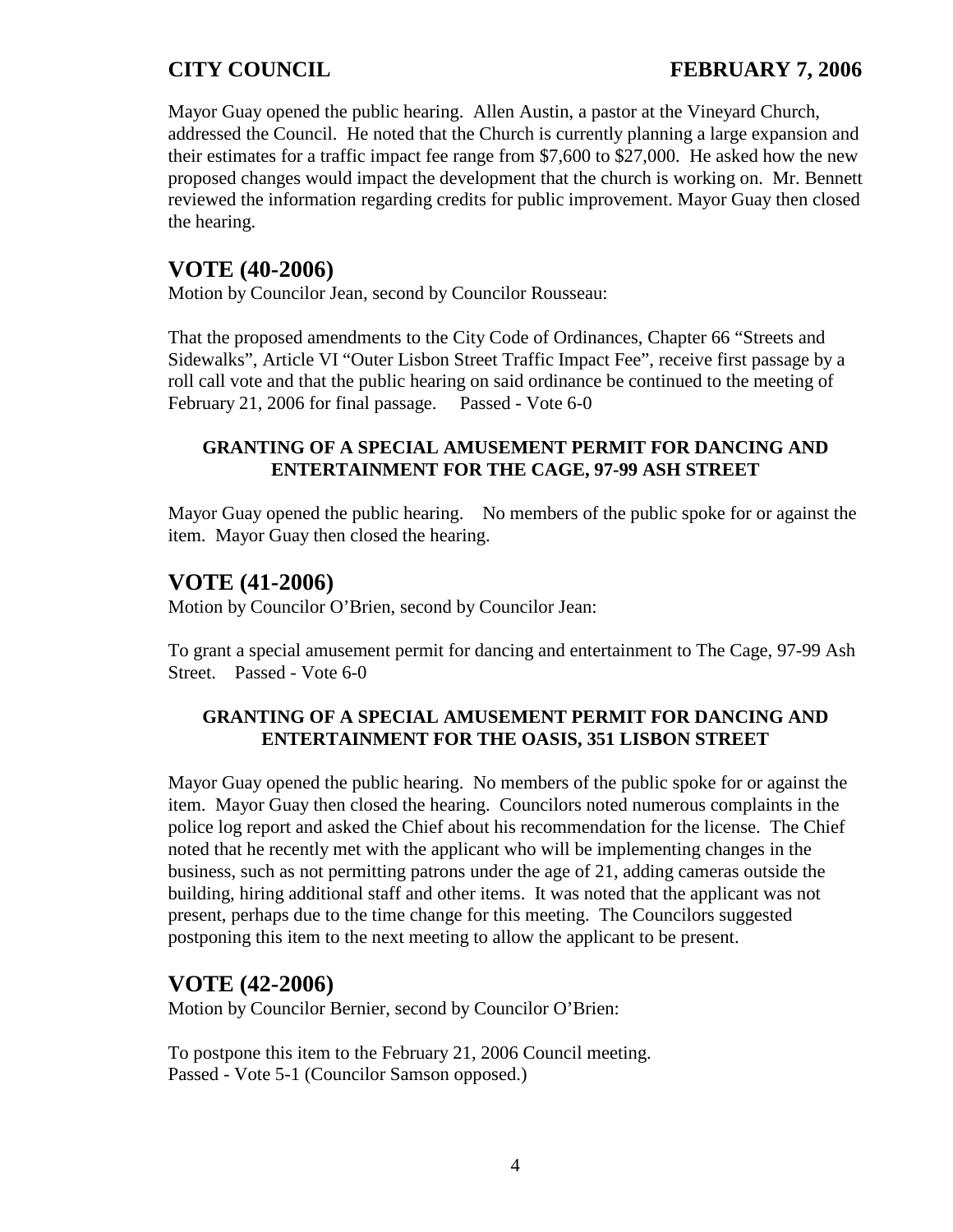### **POLICY MANUAL AMENDMENT REGARDING PROPOSED CHANGES IN THE TAXI CAB RATES**

Dan Leonas representing City Cab and Two in One Taxi, and Roland Belanger, representing Two in One Taxi, addressed the Council and stated they were opposed to the new proposed taxi rate increases, noting the amount of the increase is too low. They stated they have been losing money due to the high increase in gas, and the proposed increase of twenty five cents per zone per taxi ride is not enough to match the gas prices. The Council asked the City Administrator to facilitate a meeting of the taxi owners to determine a reasonable recommended fee adjustment.

## **VOTE (43-2006)**

Motion by Councilor Bernier, second by Councilor O'Brien:

To postpone this item to the February 21, 2006 Council meeting. Passed - Vote 6-0

### **AMENDMENT TO THE LEWISTON FIRE DEPARTMENT RETIREMENT PLAN**

## **VOTE (44-2006)**

Motion by Councilor Bernier, second by Councilor Samson:

To adopt the Maine State Retirement System Consolidated Plan 2-C for all uniformed (sworn) members of the Lewiston Fire Department, effective July 1, 2006. Said adoption covers all current and future service, and provides retirement benefits after completing 25 years of service without an age limit. Passed - Vote 6-0

### **AUTHORIZATION FOR TRANSFER OF FUNDS AND AN INTERNAL LOAN FROM THE CITY TO THE COMMUNITY FACILITY CORPORATION**

Councilor Bernier stated she feels that the Council needs to be able to review the financial reports on this facility prior to being able to make a determination on this request.

## **VOTE (45-2006)**

Motion by Councilor Samson, second by Councilor Paradis:

To authorize a transfer of funds in the amount of \$470,000 from the City's undesignated fund balance to the Community Facility Corporation to finance the first year cost of the debt service, and to approve an advance of \$200,000 from the City's undesignated fund balance to the Community Facility Corporation for operations costs, to serve as an internal loan. Passed - Vote 5-1 (Councilor Bernier opposed)